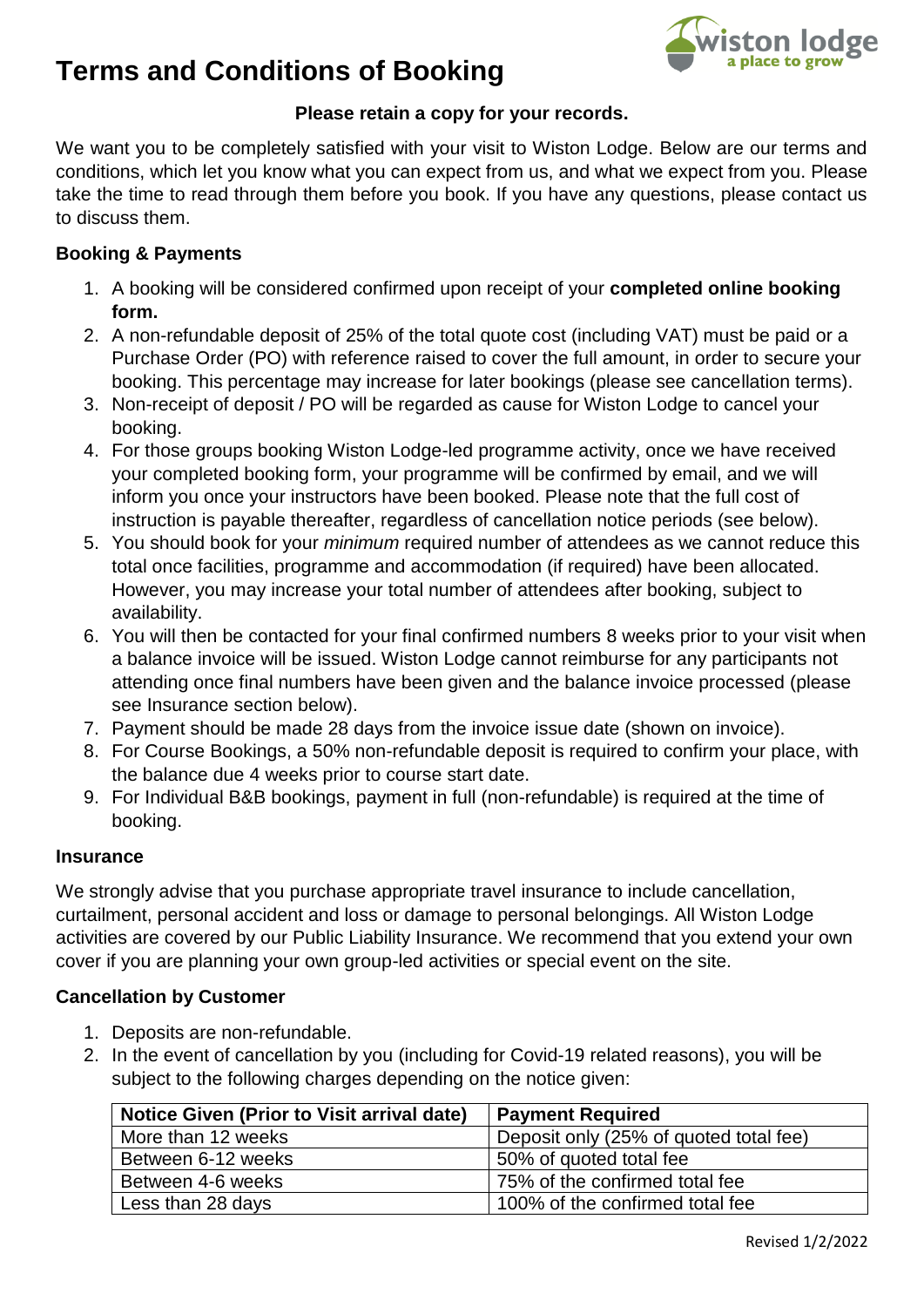# **Terms and Conditions of Booking**



- 3. Once we have confirmed your Wiston Lodge-led programme activities, instructors are booked and you are thereafter liable for the full cost of instruction in the event of a cancellation, regardless of the aforementioned notice period, which apply to Board, Lodging and facilities hire only.
- 4. For exclusive whole Lodge sole hire bookings the following notice periods apply:

| <b>Notice Given (Prior to Visit arrival date)</b> | <b>Payment Required</b>                |
|---------------------------------------------------|----------------------------------------|
| More than 24 weeks                                | Deposit only (25% of quoted total fee) |
| Between 12 - 24 weeks                             | 50% of quoted total fee                |
| Between 8-12 weeks                                | 75% of the confirmed total fee         |
| Less than 8 weeks                                 | 100% of the confirmed total fee        |

5. All cancellations to **course bookings** made less than 28 days prior to visit start date are liable for the full fee.

## **Cancellation by Wiston Lodge**

Wiston Lodge will endeavour to welcome all booked groups as planned. Weather conditions and other factors beyond our control can prevent us from running planned programme activities. We reserve the right to change the activity programme if necessary.

In the event of cancellation of any booking by Wiston Lodge, customers will be offered either:

- 1. Transfer to another date; or
- 2. A full refund of the fee paid to Wiston Lodge

### **General**

- 1. Medical and consent forms must be completed and signed by all participants undertaking programme whilst at Wiston Lodge and sent in advance. For group members under the age of 18, these must be signed by a parent or legal guardian. We are unable to provide programme activities for participants without completed consent forms.
- 2. All medical conditions, ailments, allergies and additional support needs of group members and accompanying leaders must be declared on the medical and consent form in order that we can plan suitable programme activity & accommodation. Group leaders are responsible for managing the group members' medical conditions & additional support needs.
- 3. All final details for bookings need to be advised 14 days prior to the intended arrival date.
- 4. Bookings can only be made if you are 18 years old or over. All leaders must be over 18 years old.
- 5. Group leaders have a duty of care for members of their group who are under 18 and/or classed as vulnerable adults throughout their stay, including non-activity time and overnights.
- 6. It is expected that all leaders responsible for children, young people and vulnerable adults will be members of the Protection of Vulnerable Groups (PVG) scheme or equivalent Disclosure check.
- 7. Groups must include staff of the appropriate numbers and competence, commensurate with the circumstances of the group, to fulfil these responsibilities.
- 8. No pets are permitted in the Main House, other than guide and assistance dogs. Please refer to our Dog Policy for more information.
- 9. Damage to Wiston Lodge property may incur additional charges.
- 10.Duty Manager Emergency call out may incur additional charges.
- 11.Wiston Lodge reserves the right to terminate any bookings by visitors failing to meet these terms and conditions.